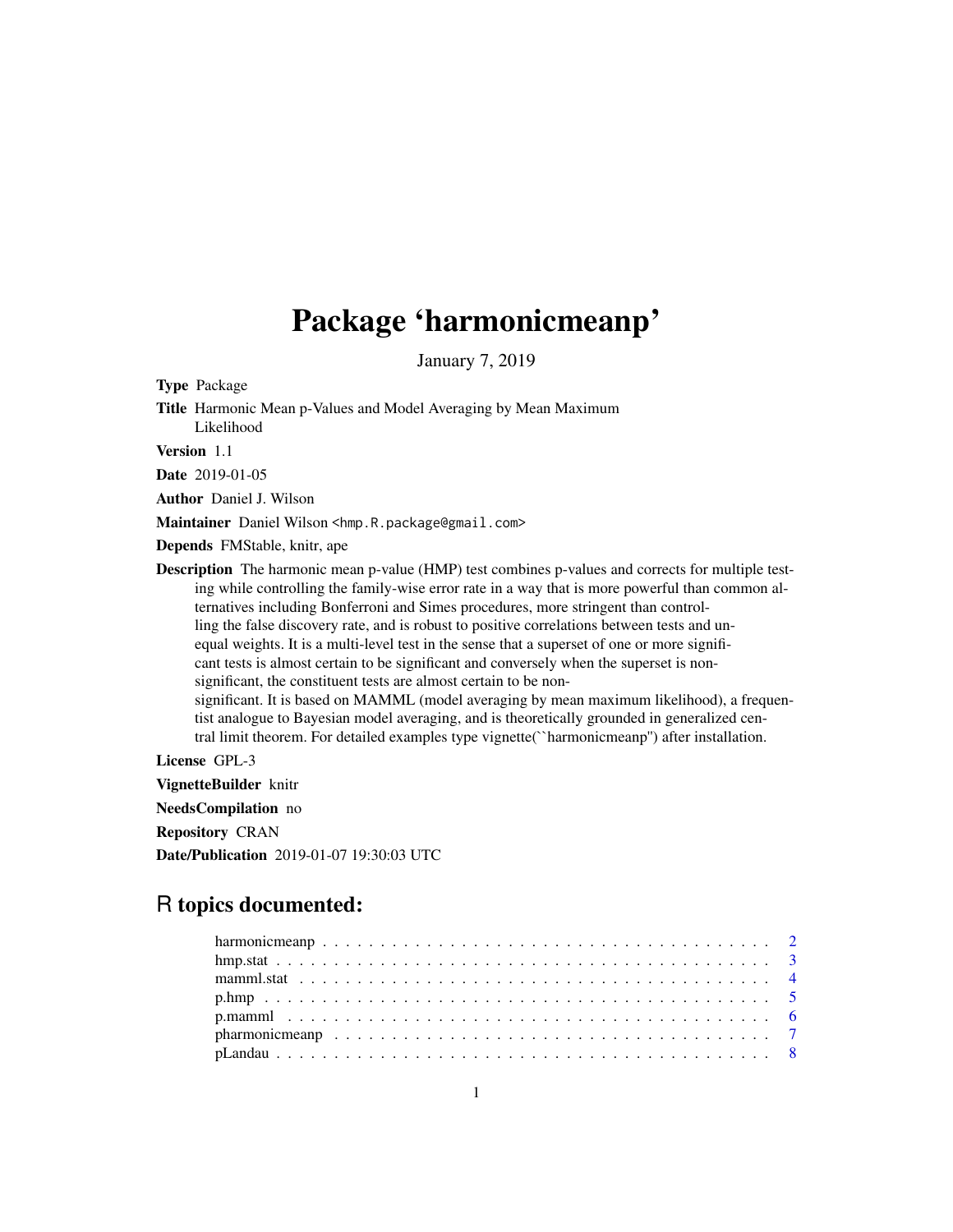<span id="page-1-0"></span>2 harmonicmeanp

#### $\blacksquare$

harmonicmeanp *Harmonic mean p-values and model averaging by mean maximum likelihood*

#### **Description**

The harmonic mean *p*-value (HMP) test combines *p*-values and corrects for multiple testing while controlling the family-wise error rate in a way that is more powerful than common alternatives including Bonferroni and Simes procedures, more stringent than controlling the false discovery rate, and is robust to positive correlations between tests and unequal weights. It is a multi-level test in the sense that a superset of one or more significant tests is almost certain to be significant and conversely when the superset is non-significant, the constituent tests are almost certain to be nonsignificant. It is based on MAMML (model averaging by mean maximum likelihood), a frequentist analogue to Bayesian model averaging, and is theoretically grounded in generalized central limit theorem.

#### Details

Package: harmonicmeanp Type: Package Version: 1.1 Date: 2019-01-05 License: GPL-3

The key function is p.hmp for combining p-values using the HMP. Type vignette("harmonicmeanp") for detailed examples.

#### Author(s)

Daniel J. Wilson

Maintainer: Daniel Wilson <hmp.R.package@gmail.com>

#### References

Daniel J. Wilson (2019) The harmonic mean *p*-value for combining dependent tests. *Proceedings of the National Academy of Sciences USA*, in press.

#### See Also

Package FMStable

#### Examples

# For detailed examples type vignette("harmonicmeanp")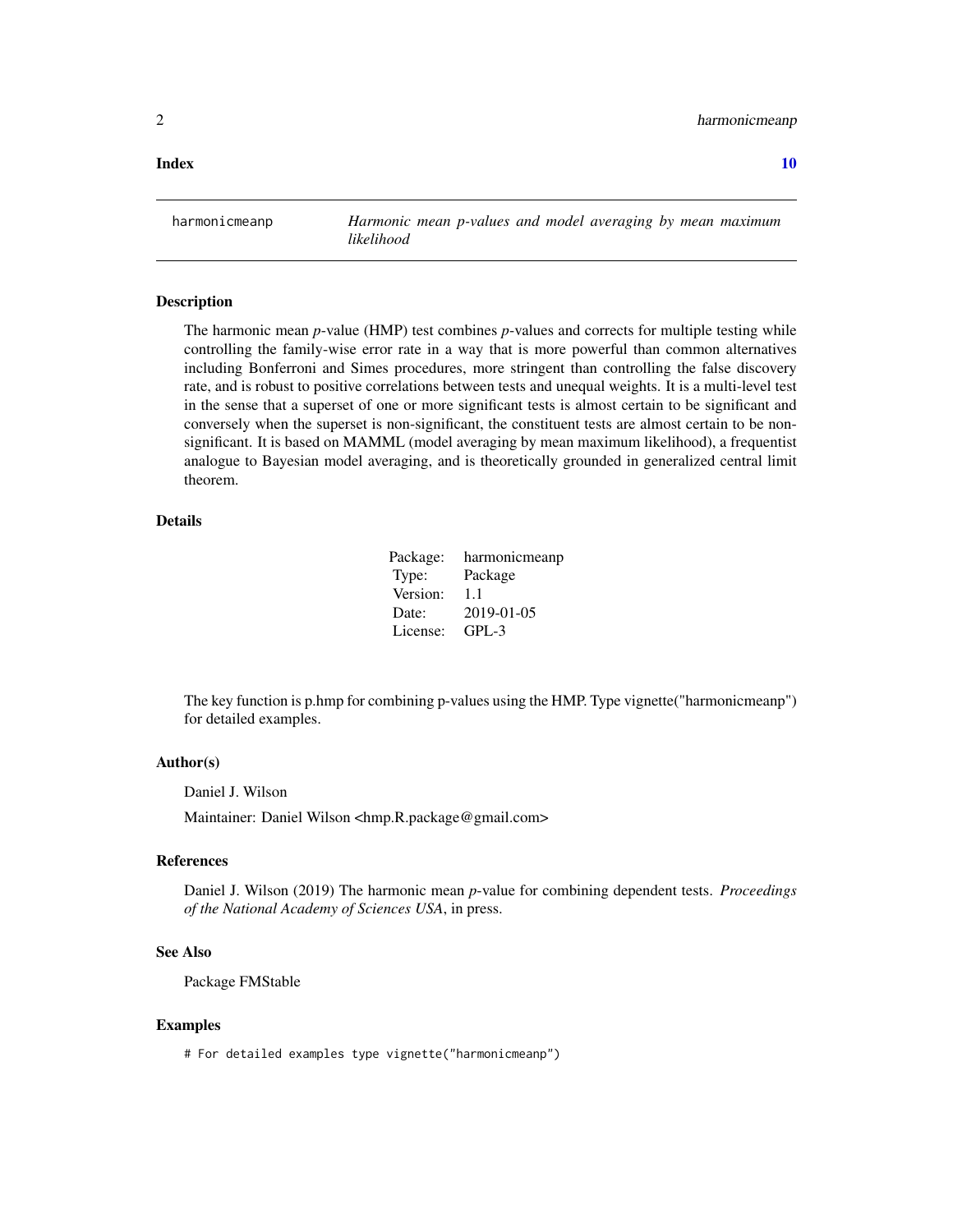#### <span id="page-2-0"></span>hmp.stat 3

# Example: simulate from a non-uniform distribution mildly enriched for small \emph{p}-values. # Compare the significance of the combined p-value for Bonferroni, Benjamini-Hochberg (i.e. Simes), # HMP and (equivalently) MAMML with 2 degrees of freedom. p = rbeta(1000,1/1.5,1) min(p.adjust(p,"bonferroni")) min(p.adjust(p,"BH")) p.hmp(p) p.mamml(1/p,2)

hmp.stat *Compute the harmonic mean* p*-value*

#### Description

The harmonic mean *p*-value (HMP) is defined as the inverse of the (possibly weighted) arithmetic mean of the inverse *p*-values. When the HMP is small (e.g. less than 0.05), it is approximately well-calibrated, meaning that it can be directly interpreted. However, the function p.hmp calculates an exact *p*-value from the HMP and is preferred.

#### Usage

 $hmp.start(p, w = NULL)$ 

#### Arguments

| p | A numeric vector of one or more <i>p</i> -values. Missing values (NAs) will cause a<br>missing value to be returned.                                                                                                                                                                                                                    |
|---|-----------------------------------------------------------------------------------------------------------------------------------------------------------------------------------------------------------------------------------------------------------------------------------------------------------------------------------------|
| W | An optional numeric vector of weights that can be interpreted as prior model<br>probabilities for each of the alternative hypotheses represented by the individual<br><i>p</i> -values. The sum of the weights cannot exceed one but may be less than one,<br>which is interpreted as meaning that some $p$ -values have been excluded. |

#### Value

The harmonic mean *p*-value is returned.

#### Author(s)

Daniel J. Wilson

#### References

Daniel J. Wilson (2019) The harmonic mean *p*-value for combining dependent tests. *Proceedings of the National Academy of Sciences USA*, in press.

#### See Also

p.hmp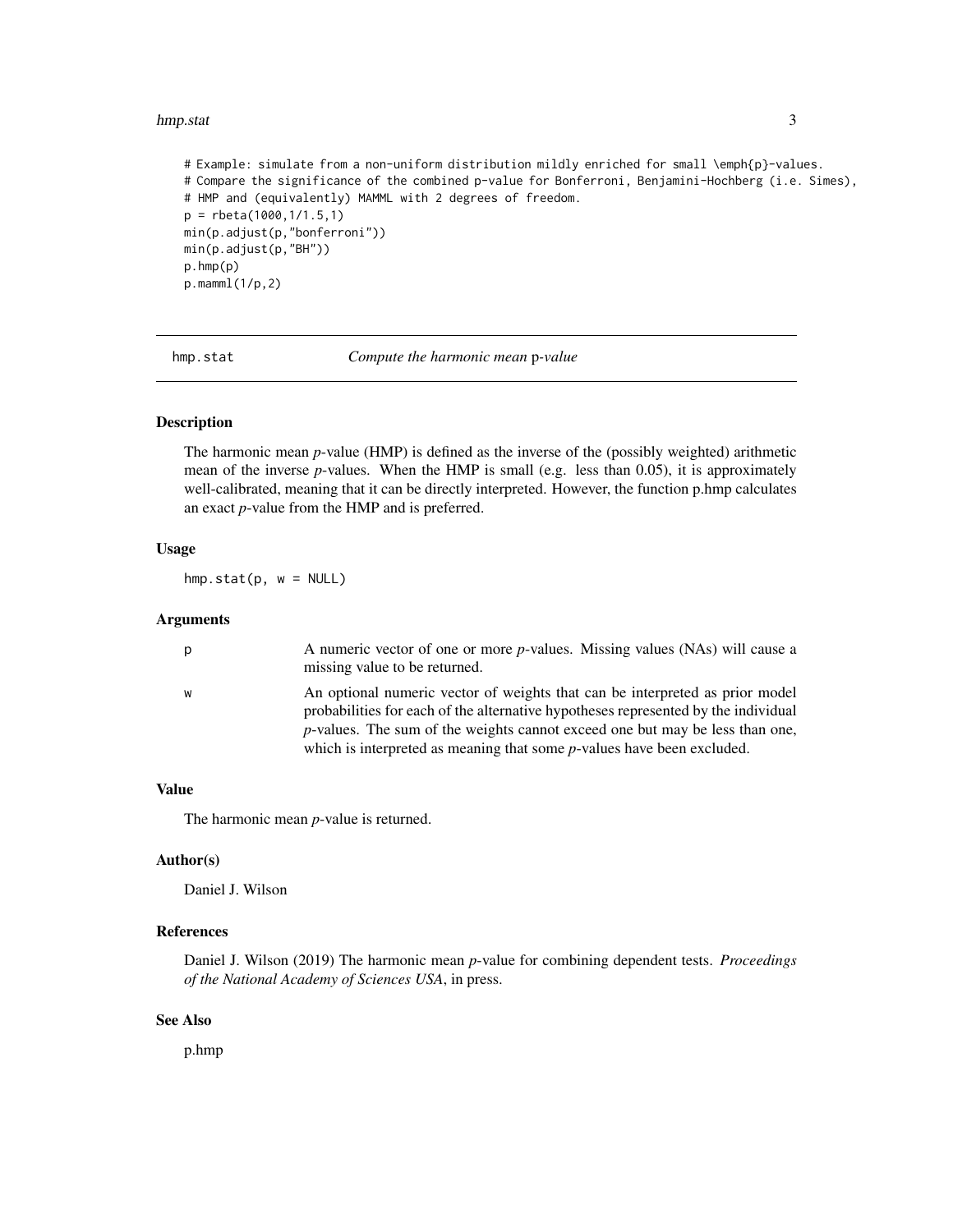4 mamml.stat

#### Examples

```
# For detailed examples type vignette("harmonicmeanp")
p = rbeta(1000,1/1.5,1)
hmp.stat(p)
p.hmp(p)
```
mamml.stat *Compute the model-averaged mean maximized likelihood*

#### Description

The model-averaged mean maximized likelihood (MAMML) is defined as the (possibly weighted) arithmetic mean of the maximized likelihood ratios from a series of likelihood ratio tests comparing mutually exclusive alternative hypotheses with the same nested null hypothesis based on the exact same data.

#### Usage

 $mamm1.start(R, w = NULL)$ 

#### Arguments

| R | A numeric vector of one or more maximized likelihood ratios. Missing values<br>(NAs) will cause a missing value to be returned.                                                                                                                            |
|---|------------------------------------------------------------------------------------------------------------------------------------------------------------------------------------------------------------------------------------------------------------|
| W | An optional numeric vector of weights that can be interpreted as prior model<br>probabilities for each of the alternative hypotheses represented by the individual<br><i>p</i> -values. The sum of the weights cannot exceed one but may be less than one, |
|   | which is interpreted as meaning that some $p$ -values have been excluded.                                                                                                                                                                                  |

#### Value

The model-averaged mean maximized likelihood ratio is returned.

#### Author(s)

Daniel J. Wilson

#### References

Daniel J. Wilson (2019) The harmonic mean *p*-value for combining dependent tests. *Proceedings of the National Academy of Sciences USA*, in press.

#### See Also

p.mamml

<span id="page-3-0"></span>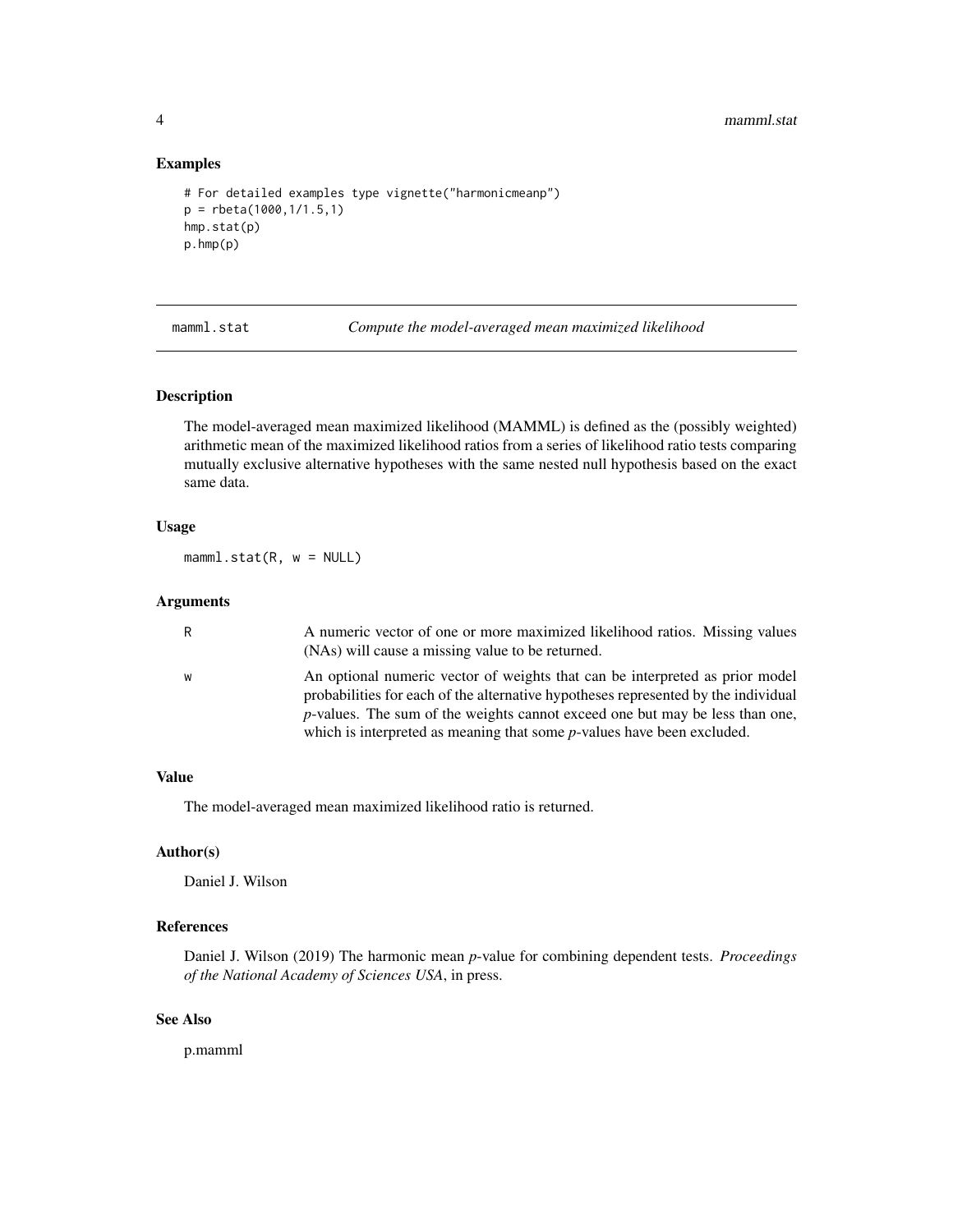#### <span id="page-4-0"></span> $p.hmp$  5

#### Examples

```
# For detailed examples type vignette("harmonicmeanp")
nu = 3R = exp(0.5*rchisq(1000, nu))mamml.stat(R)
p.mamml(R,nu)
```
p.hmp *Compute a combined* p*-value via the harmonic mean* p*-value*

#### Description

The harmonic mean *p*-value (HMP) test combines *p*-values and corrects for multiple testing while controlling the family-wise error rate in a way that is more powerful than common alternatives including Bonferroni and Simes procedures, more stringent than controlling the false discovery rate, and is robust to positive correlations between tests and unequal weights. It is a multi-level test in the sense that a superset of one or more significant tests is almost certain to be significant and conversely when the superset is non-significant, the constituent tests are almost certain to be nonsignificant. It is based on MAMML (model averaging by mean maximum likelihood), a frequentist analogue to Bayesian model averaging, and is theoretically grounded in generalized central limit theorem.

#### Usage

 $p.hmp(p, w = NULL)$ 

#### Arguments

| p | A numeric vector of one or more <i>p</i> -values. Missing values (NAs) will cause a<br>missing value to be returned.                                                                                                                                       |
|---|------------------------------------------------------------------------------------------------------------------------------------------------------------------------------------------------------------------------------------------------------------|
| W | An optional numeric vector of weights that can be interpreted as prior model<br>probabilities for each of the alternative hypotheses represented by the individual<br><i>p</i> -values. The sum of the weights cannot exceed one but may be less than one, |
|   | which is interpreted as meaning that some $p$ -values have been excluded.                                                                                                                                                                                  |

#### Value

A combined *p*-value is returned.

#### Author(s)

Daniel J. Wilson

#### References

Daniel J. Wilson (2019) The harmonic mean *p*-value for combining dependent tests. *Proceedings of the National Academy of Sciences USA*, in press.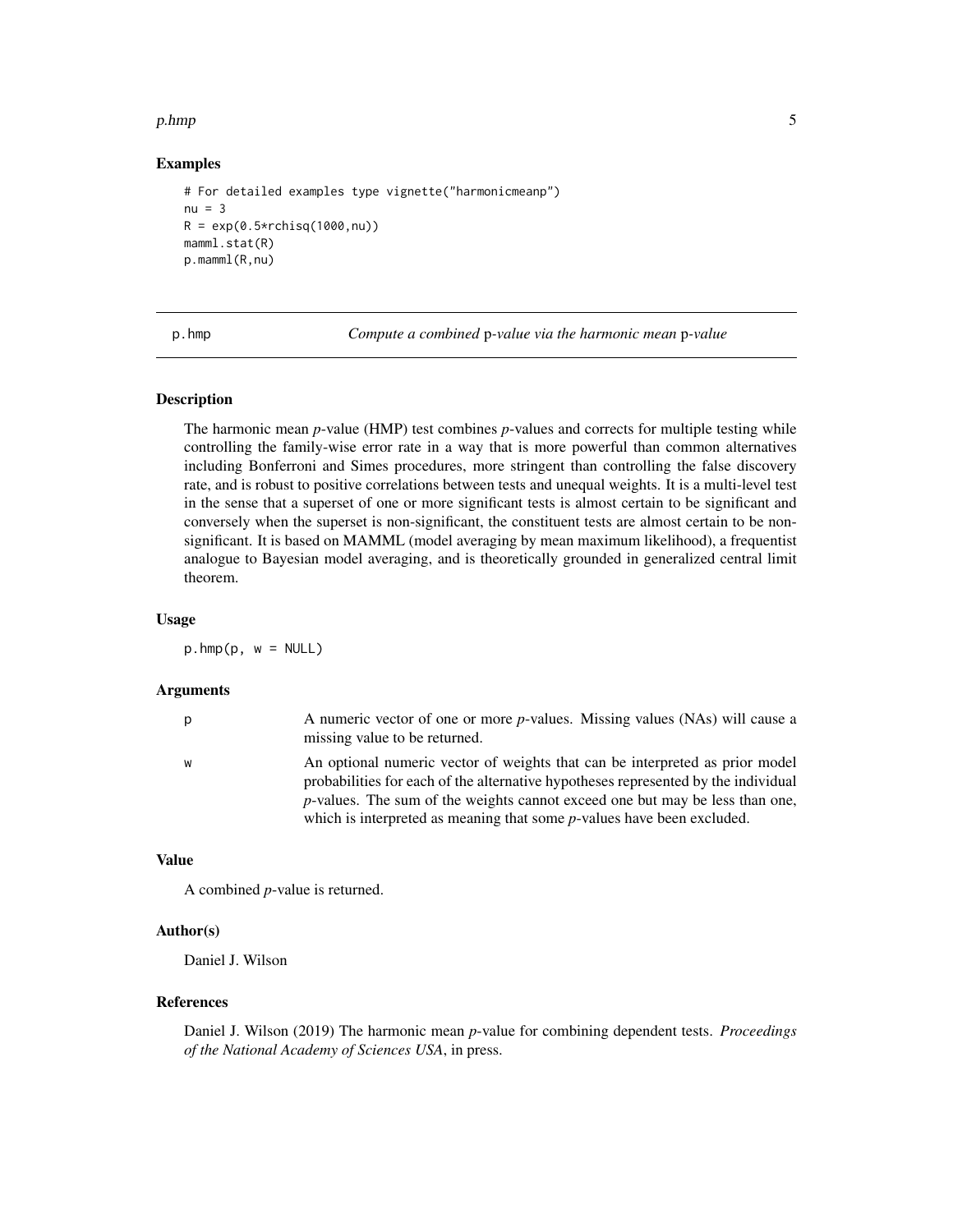#### See Also

hmp.stat

#### Examples

```
# For detailed examples type vignette("harmonicmeanp")
# Example: simulate from a non-uniform distribution mildly enriched for small \emph{p}-values.
# Compare the significance of the combined p-value for Bonferroni, Benjamini-Hochberg (i.e. Simes),
# HMP and (equivalently) MAMML with 2 degrees of freedom.
p = rbeta(1000,1/1.5,1)
min(p.adjust(p,"bonferroni"))
min(p.adjust(p,"BH"))
p.hmp(p)
p.mamml(1/p,2)
```
p.mamml *Compute a combined* p*-value via the model-averaged mean maximized likelihood ratio*

#### **Description**

The model averaging by mean maximum likelihood (MAMML) test combines likelihood ratio tests and corrects for multiple testing while controlling the family-wise error rate in a way that is more powerful than common alternatives including Bonferroni and Simes procedures, more stringent than controlling the false discovery rate, and is robust to positive correlations between tests and unequal weights. It is a frequentist analogue to Bayesian model averaging, is theoretically grounded in generalized central limit theorem, and motivates the simpler and better-calibrated harmonic mean *p*-value (HMP) test. The model-averaged mean maximized likelihood (MAMML) is defined as the (possibly weighted) arithmetic mean of the maximized likelihood ratios from a series of likelihood ratio tests comparing mutually exclusive alternative hypotheses with the same nested null hypothesis based on the exact same data.

#### Usage

 $p.mamm1(R, nu, w = NULL)$ 

#### **Arguments**

| R  | A numeric vector of one or more maximized likelihood ratios. Missing values<br>(NAs) will cause a missing value to be returned.                                                                                                                                                                                                         |
|----|-----------------------------------------------------------------------------------------------------------------------------------------------------------------------------------------------------------------------------------------------------------------------------------------------------------------------------------------|
| nu | A numeric scalar or vector for the degrees of freedom corresponding to all or<br>each of the maximized likelihood ratios respectively.                                                                                                                                                                                                  |
| W  | An optional numeric vector of weights that can be interpreted as prior model<br>probabilities for each of the alternative hypotheses represented by the individual<br><i>p</i> -values. The sum of the weights cannot exceed one but may be less than one,<br>which is interpreted as meaning that some $p$ -values have been excluded. |

<span id="page-5-0"></span>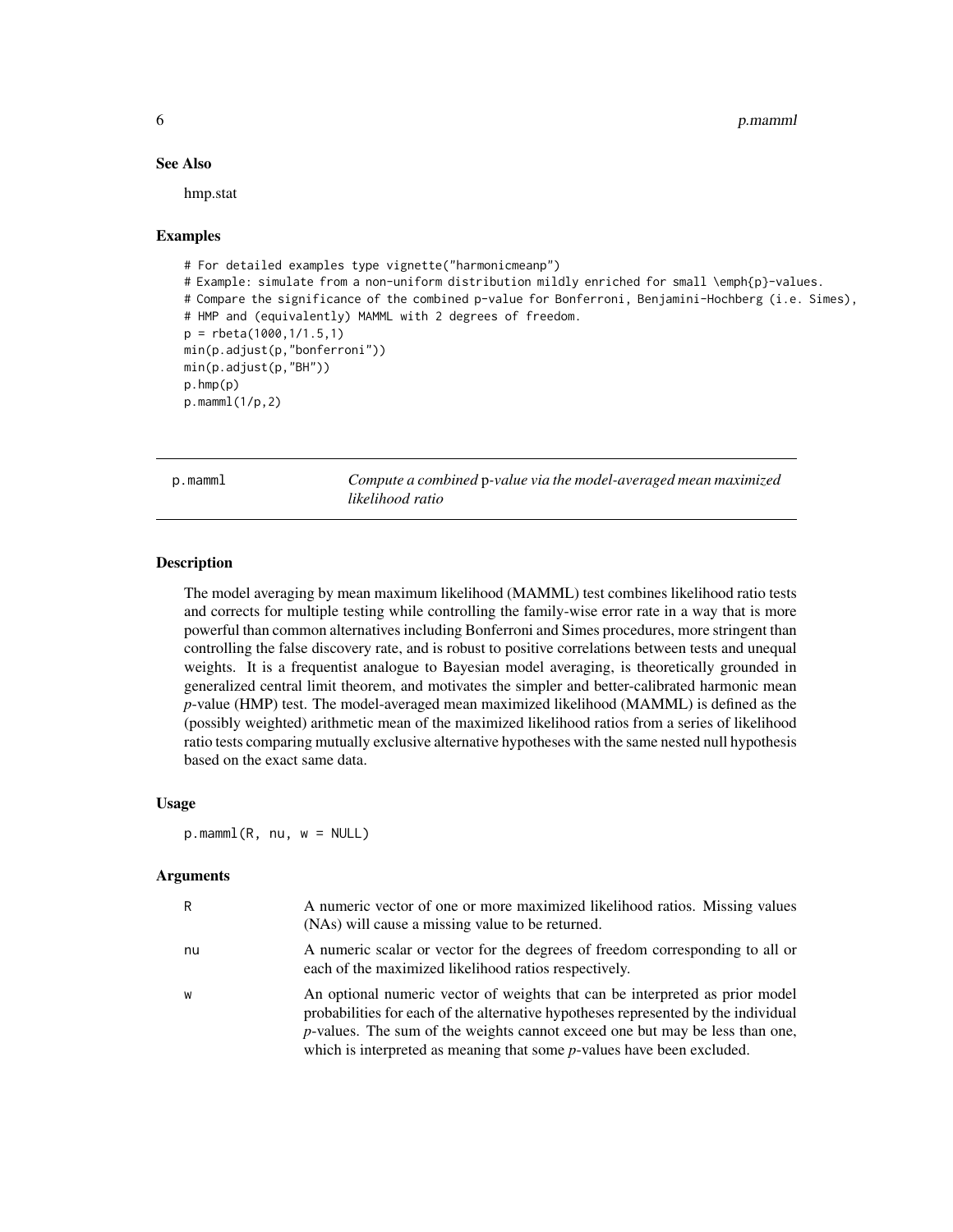```
pharmonicmeanp 7
```
#### Value

The model-averaged mean maximized likelihood ratio is returned.

#### Author(s)

Daniel J. Wilson

#### References

Daniel J. Wilson (2019) The harmonic mean *p*-value for combining dependent tests. *Proceedings of the National Academy of Sciences USA*, in press.

#### See Also

mamml.stat, hmp.stat, p.hmp

#### Examples

```
# For detailed examples type vignette("harmonicmeanp")
nu = 3R = exp(0.5*rchisq(1000, nu))mamml.stat(R)
p.mamml(R,nu)
```

| pharmonicmeanp | The (asymptotic) probability that a harmonic mean p-value (the test |
|----------------|---------------------------------------------------------------------|
|                | statistic of the HMP procedure) has value less than or equal to x.  |

#### Description

The recommended usage of the HMP procedure is via the function p.hmp which internally computes the harmonic mean *p*-value test statistic and outputs an asymptotically exact *p*-value for the test statistic. If the test statistic  $(x)$  has already been computed, this function calculates the asymptotically exact cumulative distribution function (Pr(X<x)), i.e. the *p*-value).

#### Usage

```
pharmonicmeanp(x, L, log=FALSE, lower.tail=TRUE)
```
#### Arguments

| X          | The previously computed harmonic mean <i>p</i> -value test statistic, for example us-<br>ing function hmp.stat. |
|------------|-----------------------------------------------------------------------------------------------------------------|
| L.         | The number of constituent $p$ -values used in calculating x.                                                    |
| log        | If true the log probability is output.                                                                          |
| lower.tail | If true (the default) the lower tail probability is returned. Otherwise the upper<br>tail probability.          |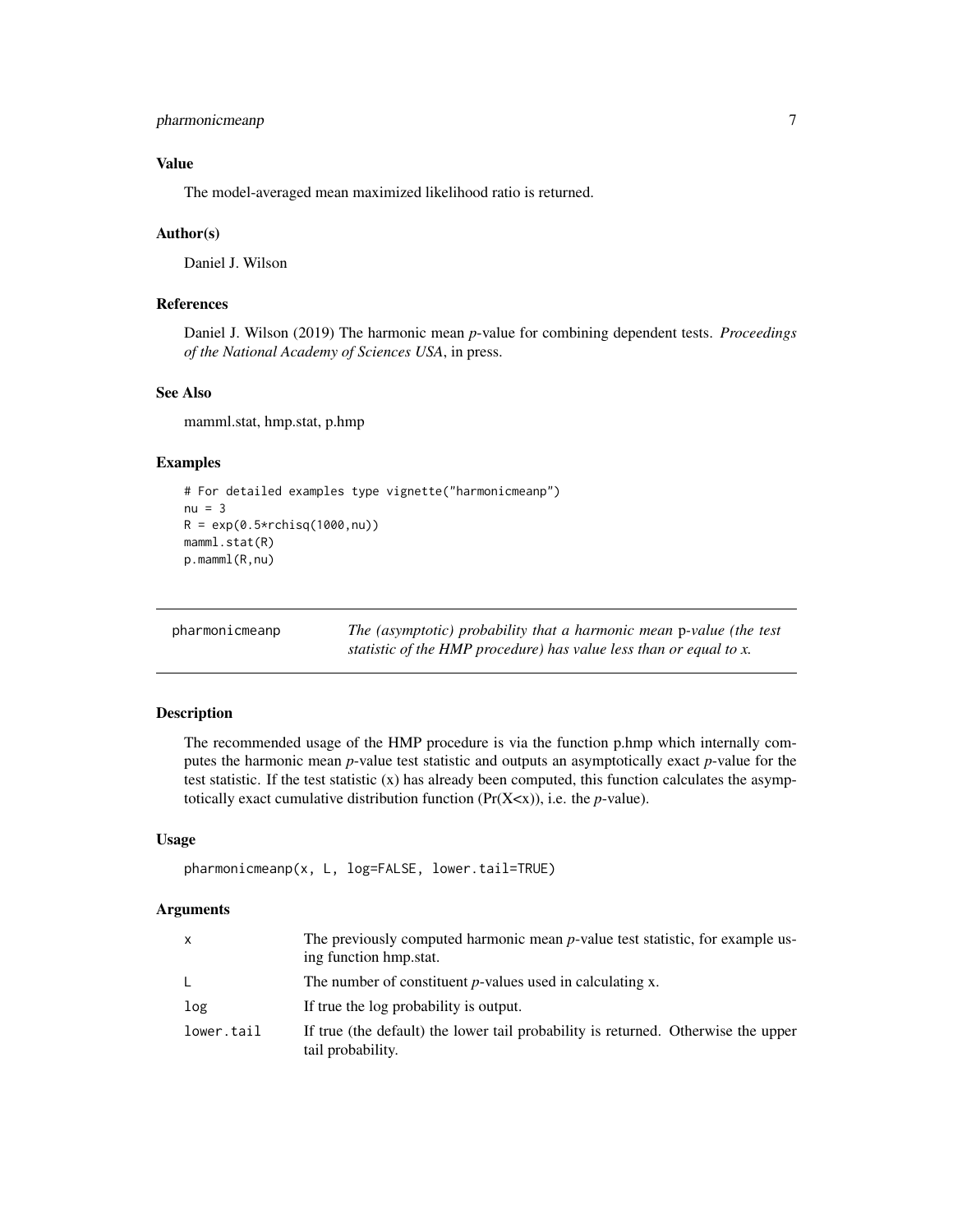#### <span id="page-7-0"></span>Value

A tail probability is returned.

#### Author(s)

Daniel J. Wilson

#### References

Daniel J. Wilson (2019) The harmonic mean *p*-value for combining dependent tests. *Proceedings of the National Academy of Sciences USA*, in press.

#### See Also

p.hmp

#### Examples

```
# For detailed examples type vignette("harmonicmeanp")
# Example: simulate from a non-uniform distribution mildly enriched for small \emph{p}-values.
# Compare the significance of the combined p-value for Bonferroni, Benjamini-Hochberg (i.e. Simes),
# HMP and (equivalently) MAMML with 2 degrees of freedom.
p = rbeta(1000,1/1.5,1)
min(p.adjust(p,"bonferroni"))
min(p.adjust(p,"BH"))
x = hmp.start(p)pharmonicmeanp(x,length(p))
p.hmp(p)
p.mamml(1/p,2)
```
pLandau *The cumulative distribution function of a Landau distribution.*

#### Description

If X has a Landau(mu,sigma) distribution, the function produces the probability  $Pr(X < x)$  when lower.tail=TRUE or Pr(X>x) when lower.tail=FALSE. Read the cited paper for the parameterization of the distribution.

#### Usage

```
pLandau(x,mu=log(pi/2),sigma=pi/2,log=FALSE,lower.tail=TRUE)
```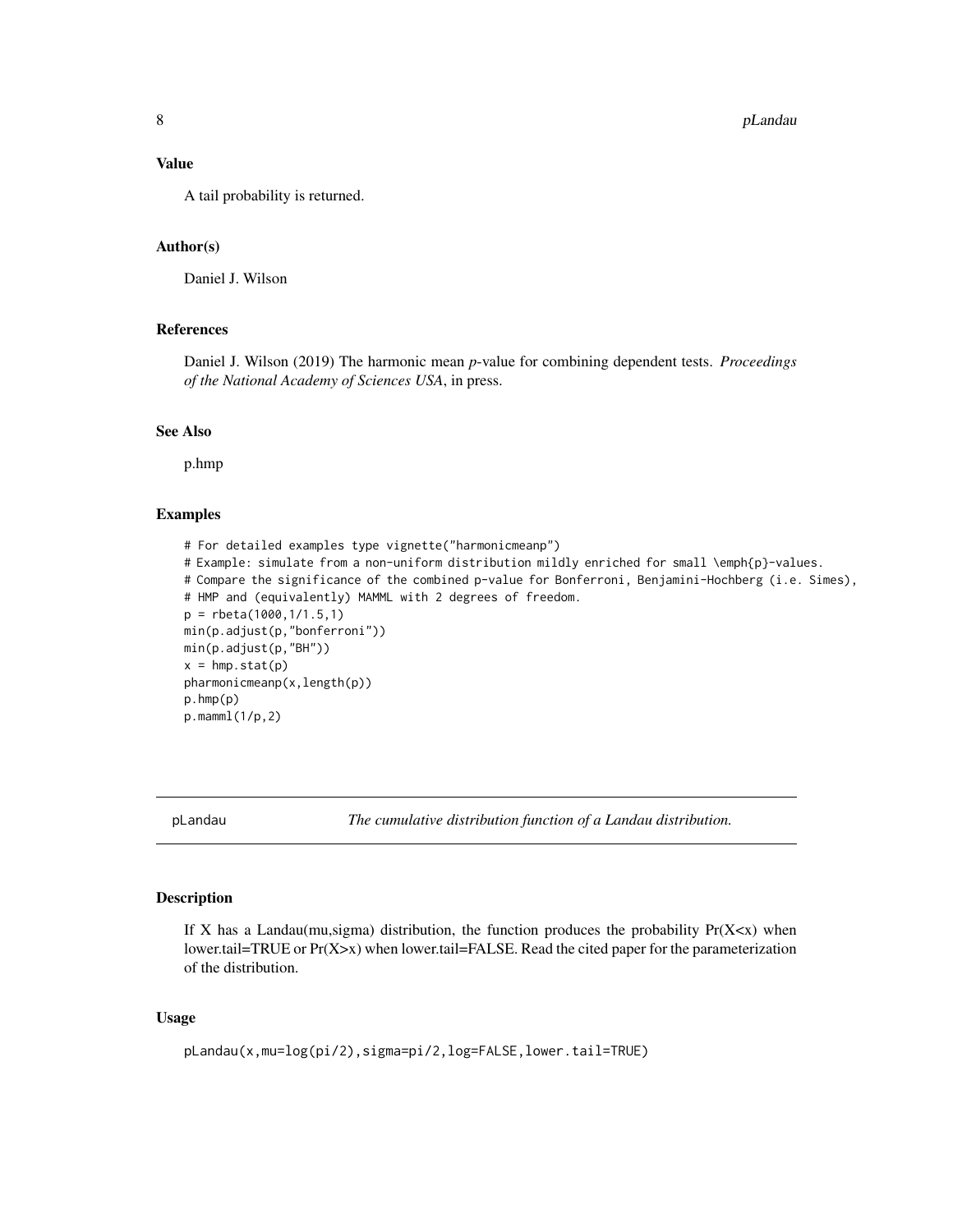#### pLandau 9

#### Arguments

| $\mathsf{x}$ | The value of a Landau-distributed random variable.                                                                    |
|--------------|-----------------------------------------------------------------------------------------------------------------------|
| mu           | The location parameter of the Landau distribution. Defaults to $log(pi/2)$ to give<br>Landau's original distribution. |
| sigma        | The scale parameter of the Landau distribution. Defaults to pi/2 to give Landau's<br>original distribution.           |
| log          | If true the log probability is output.                                                                                |
| lower.tail   | If true (the default) the lower tail probability is returned. Otherwise the upper<br>tail probability.                |

#### Value

A tail probability is returned.

#### Author(s)

Daniel J. Wilson

#### References

Daniel J. Wilson (2019) The harmonic mean *p*-value for combining dependent tests. *Proceedings of the National Academy of Sciences USA*, in press.

#### See Also

p.hmp

#### Examples

```
# For detailed examples type vignette("harmonicmeanp")
# Example: simulate from a non-uniform distribution mildly enriched for small \emph{p}-values.
# Compare the significance of the combined p-value for Bonferroni, Benjamini-Hochberg (i.e. Simes),
# HMP and (equivalently) MAMML with 2 degrees of freedom.
p = rbeta(1000,1/1.5,1)
min(p.adjust(p,"bonferroni"))
min(p.adjust(p,"BH"))
x = hmp.start(p)pLandau(1/x,log(length(p))+(1 + digamma(1) - log(2/pi)),pi/2,lower.tail=FALSE)
p.hmp(p)
p.mamml(1/p,2)
```